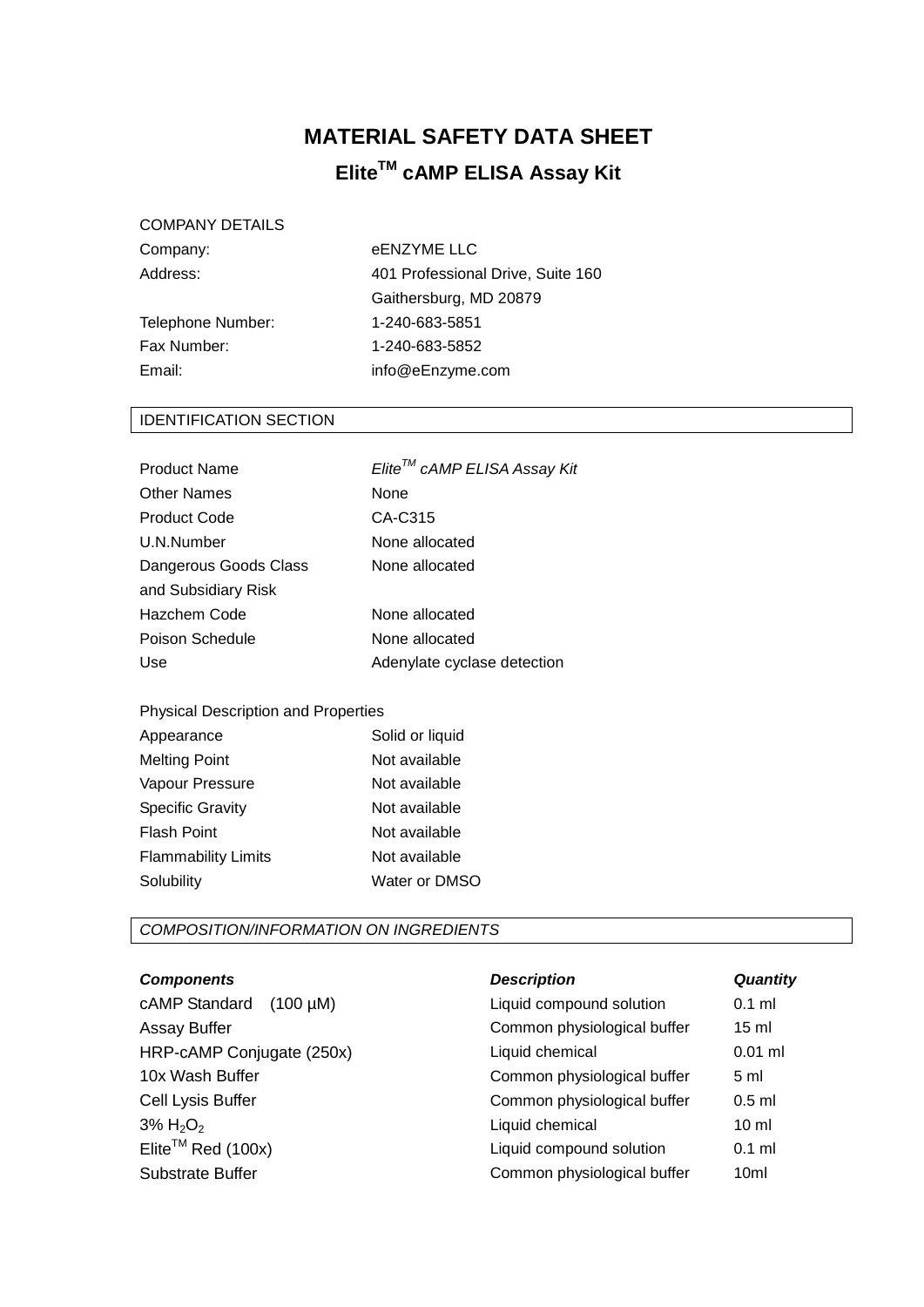1 plate

#### *HEALTH HAZARD INFORMATION*

| Health Effects:              |                                                                       |
|------------------------------|-----------------------------------------------------------------------|
| Acute                        |                                                                       |
| Swallowed:                   | May cause irritation                                                  |
| Eye:                         | May cause irritation                                                  |
| Skin:                        | May cause irritation                                                  |
| Inhaled:                     | May cause irritation to upper respiratory tract                       |
| Chronic                      |                                                                       |
| First Aid:                   |                                                                       |
| Swallowed:                   | If conscious, immediately induce vomiting                             |
| Eye:                         | Wash continuously with water for 15 minutes                           |
| Skin:                        | Immediately wash skin with soap and copious amounts of water.         |
|                              | Wash contaminated clothing before reuse.                              |
| Inhaled:                     | Remove to fresh air. If not breathing give artificial respiration. If |
|                              | breathing is difficult, give oxygen.                                  |
| <b>First Aid Facilities:</b> | Eye bath, safety shower                                               |

#### *PRECAUTIONS FOR USE*

| <b>Exposure Standards:</b>   | No data                                                       |
|------------------------------|---------------------------------------------------------------|
| <b>Engineering Controls:</b> | General or local exhaust ventilation                          |
| <b>Personal Protection:</b>  | Safety goggles, uniform, apron, rubber gloves are recommended |
| Flammability:                | Use in well ventilated area                                   |

#### *SAFE HANDLING INFORMATION*

| Storage and Transport: | Keep in a tightly closed container. Stored in a cool, dry, ventilated<br>area.                                                                                                                                                                                                                                                                        |
|------------------------|-------------------------------------------------------------------------------------------------------------------------------------------------------------------------------------------------------------------------------------------------------------------------------------------------------------------------------------------------------|
| Spills and Disposal:   | With clean shovel, carefully place material into clean, dry container<br>and cover. Remove from area. Flush spill area with water. Dispose in<br>accordance with all applicable federal, state and local environmental<br>regulations. Wear self-contained breathing apparatus and full<br>protective clothing.                                       |
| Fire/Explosion Hazard: | Use extinguishing media appropriate for surrounding fire. Firefighters<br>proper protective equipment and self-contained<br>should<br>wear<br>breathing apparatus with full face piece in positive pressure mode.<br>Note: decomposes at melting point. Toxic gases produced: hydrogen<br>chloride, nitrogen oxides, carbon monoxide, carbon dioxide. |